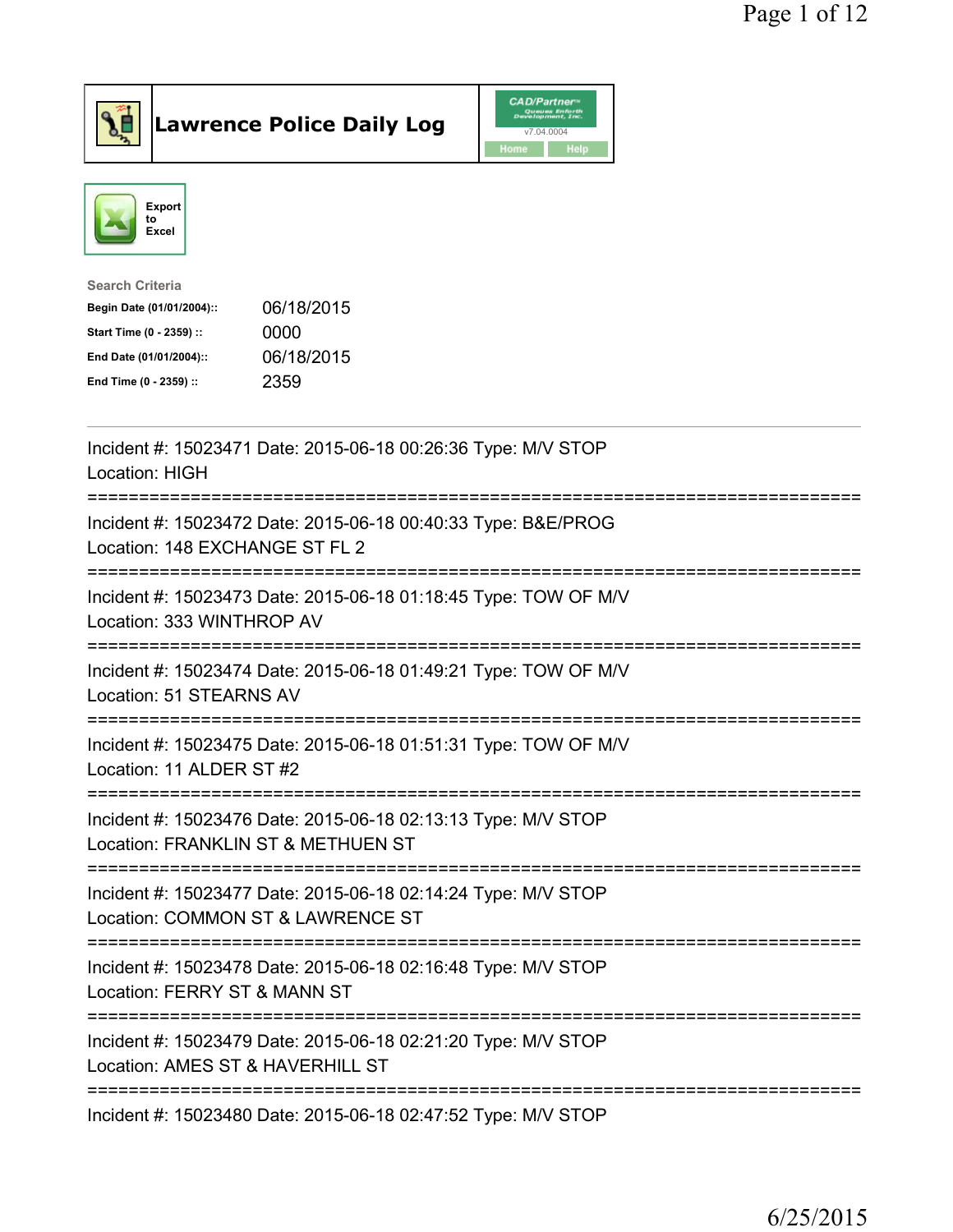Location: BROADWAY & ESSEX ST =========================================================================== Incident #: 15023481 Date: 2015-06-18 02:51:39 Type: M/V STOP Location: E HAVERHILL ST & PROSPECT ST =========================================================================== Incident #: 15023482 Date: 2015-06-18 02:58:27 Type: M/V STOP Location: BERKELEY ST & KNOX ST =========================================================================== Incident #: 15023483 Date: 2015-06-18 02:59:41 Type: M/V STOP Location: AMESBURY ST & LOWELL ST =========================================================================== Incident #: 15023484 Date: 2015-06-18 05:49:09 Type: ALARMS Location: FROST SCHOOL / 33 HAMLET ST =========================================================================== Incident #: 15023485 Date: 2015-06-18 05:56:58 Type: SEARCHWARRANT Location: ENTRY TEAM / 247 SALEM ST FL 2 =========================================================================== Incident #: 15023486 Date: 2015-06-18 05:58:48 Type: M/V STOP Location: 60 HANCOCK ST =========================================================================== Incident #: 15023487 Date: 2015-06-18 06:38:07 Type: M/V STOP Location: EXETER ST & GRAFTON ST =========================================================================== Incident #: 15023488 Date: 2015-06-18 06:51:46 Type: AUTO ACC/PI Location: BERKELEY ST & E HAVERHILL ST =========================================================================== Incident #: 15023489 Date: 2015-06-18 07:06:52 Type: B&E/PAST Location: 24 S BROADWAY =========================================================================== Incident #: 15023490 Date: 2015-06-18 07:07:04 Type: M/V STOP Location: EXETER ST & WINTHROP AV =========================================================================== Incident #: 15023491 Date: 2015-06-18 07:15:02 Type: M/V STOP Location: 4 KENWOOD PL =========================================================================== Incident #: 15023492 Date: 2015-06-18 07:17:30 Type: M/V STOP Location: LORING ST & SALEM ST =========================================================================== Incident #: 15023493 Date: 2015-06-18 07:25:37 Type: M/V STOP Location: AMES ST & PEARL ST =========================================================================== Incident #: 15023494 Date: 2015-06-18 07:28:10 Type: TRANSPORT Location: 247 SALEM ST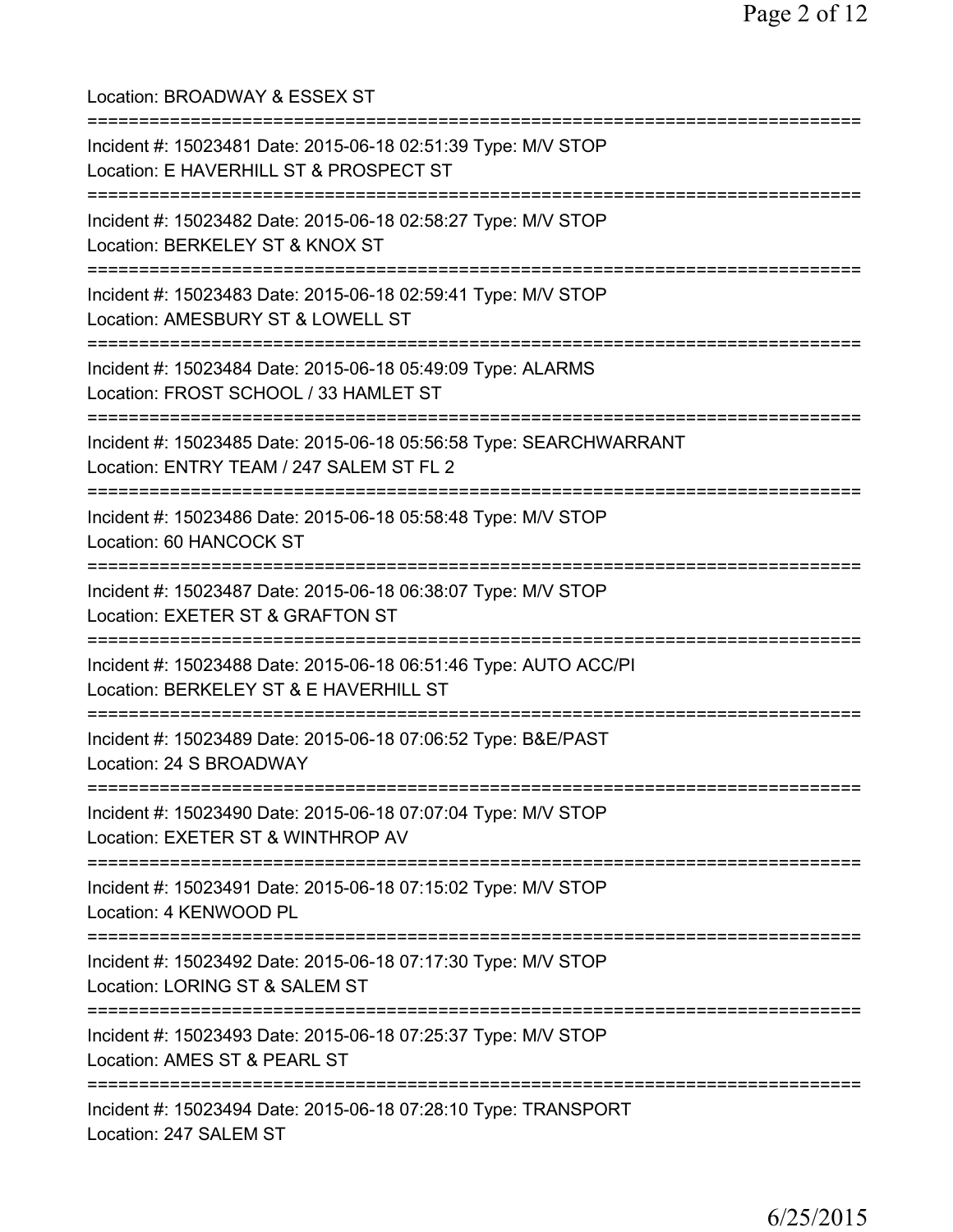| Incident #: 15023495 Date: 2015-06-18 07:31:48 Type: LARCENY/PAST<br>Location: ANDOVER ST & PARKER ST                                   |
|-----------------------------------------------------------------------------------------------------------------------------------------|
| Incident #: 15023496 Date: 2015-06-18 07:46:37 Type: M/V STOP<br>Location: N PARISH RD & PHILLIPS ST                                    |
| Incident #: 15023497 Date: 2015-06-18 07:47:41 Type: CK WELL BEING<br><b>Location: 51 AUBURN ST</b>                                     |
| Incident #: 15023498 Date: 2015-06-18 07:48:17 Type: M/V STOP<br>Location: N PARISH RD & PHILLIPS ST<br>==========================      |
| Incident #: 15023499 Date: 2015-06-18 07:49:47 Type: M/V STOP<br>Location: 491 LOWELL ST                                                |
| Incident #: 15023500 Date: 2015-06-18 08:07:58 Type: STOL/MV/PAS<br>Location: 74 FOSTER ST                                              |
| Incident #: 15023501 Date: 2015-06-18 08:08:57 Type: AUTO ACC/NO PI<br>Location: 173 S UNION ST                                         |
| Incident #: 15023502 Date: 2015-06-18 08:16:56 Type: M/V STOP<br>Location: ANDOVER ST & NEWTON ST                                       |
| Incident #: 15023503 Date: 2015-06-18 08:22:56 Type: M/V STOP<br>Location: AMES ST & LOWELL ST                                          |
| Incident #: 15023504 Date: 2015-06-18 08:42:04 Type: M/V STOP<br>Location: BRADFORD ST & BROADWAY                                       |
| Incident #: 15023505 Date: 2015-06-18 08:45:39 Type: M/V STOP<br>Location: BROADWAY & CONCORD ST                                        |
| Incident #: 15023506 Date: 2015-06-18 08:55:25 Type: TOW OF M/V<br>Location: TRESPASS / 243 BROADWAY<br>=============================== |
| Incident #: 15023508 Date: 2015-06-18 08:57:28 Type: ALARMS<br>Location: C1 BUFFET / 73 WINTHROP AV                                     |
| Incident #: 15023507 Date: 2015-06-18 08:57:29 Type: AUTO ACC/NO PI<br>Location: ROTARY / CURRANT HILL RD & MANCHESTER ST               |
|                                                                                                                                         |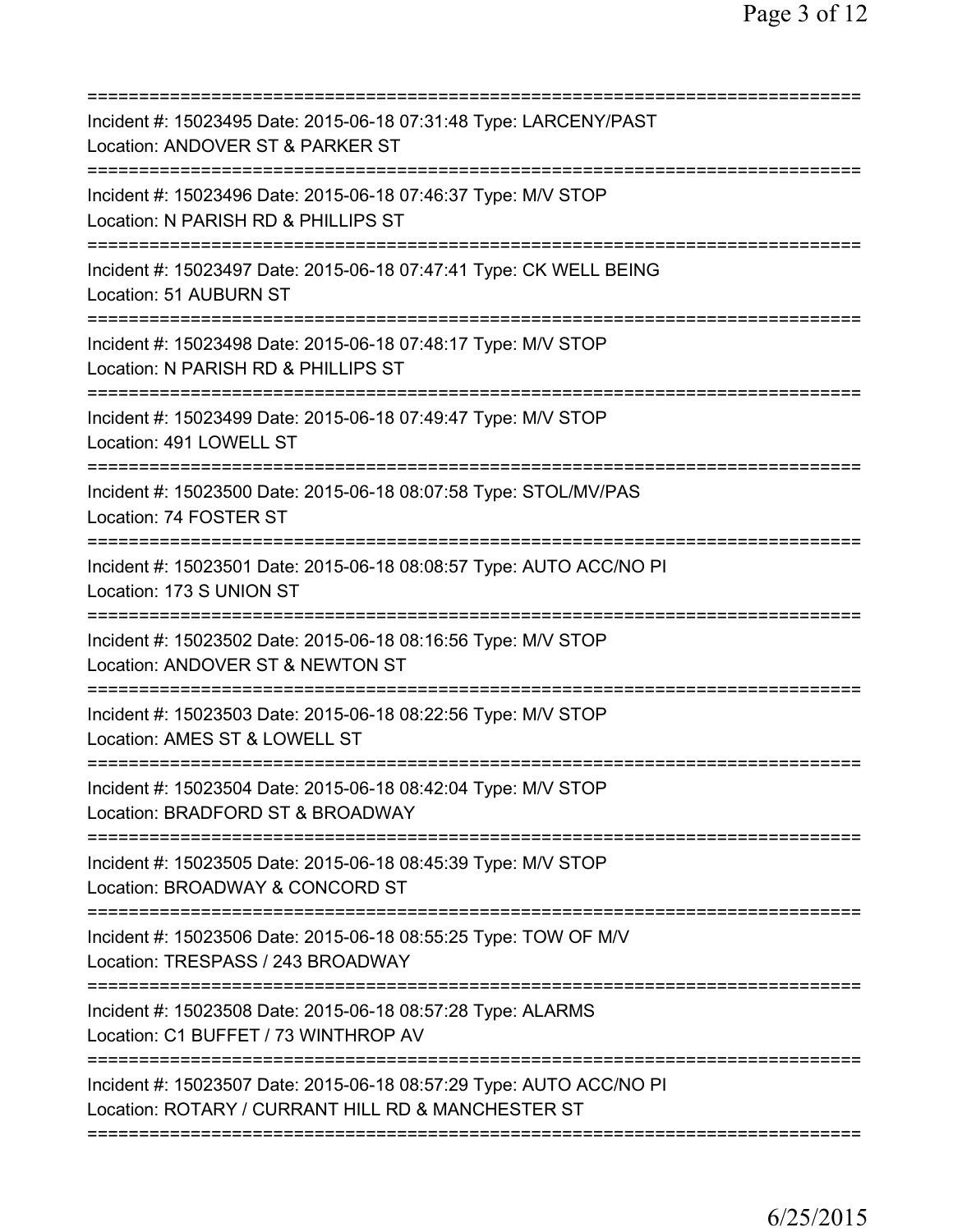| Incident #: 15023509 Date: 2015-06-18 09:19:41 Type: WARRANT SERVE<br>Location: 90 LOWELL ST                                  |
|-------------------------------------------------------------------------------------------------------------------------------|
| Incident #: 15023510 Date: 2015-06-18 09:24:09 Type: TOW OF M/V<br>Location: 11 DIAMOND ST                                    |
| Incident #: 15023511 Date: 2015-06-18 09:29:10 Type: MAL DAMAGE<br>Location: DUNKIN DONUTS / 123 LAWRENCE ST                  |
| Incident #: 15023512 Date: 2015-06-18 09:33:07 Type: DRUG VIO<br>Location: BERKELEY ST & MONTGOMERY ST                        |
| Incident #: 15023513 Date: 2015-06-18 09:39:21 Type: B&E FOLLOW UP<br>Location: 26 S BROADWAY                                 |
| Incident #: 15023514 Date: 2015-06-18 09:43:31 Type: LARCENY/PAST<br>Location: 64 DARTMOUTH ST                                |
| Incident #: 15023515 Date: 2015-06-18 09:53:09 Type: ANIMAL COMPL<br>Location: 59 BOXFORD ST                                  |
| :==============================<br>Incident #: 15023516 Date: 2015-06-18 09:58:36 Type: M/V STOP<br>Location: 61 NEWBURY ST   |
| Incident #: 15023517 Date: 2015-06-18 10:11:15 Type: M/V STOP<br>Location: AMES ST & BUTLER ST                                |
| :============<br>Incident #: 15023519 Date: 2015-06-18 10:14:03 Type: HARASSMENT<br>Location: 360 MERRIMACK ST                |
| ===========================<br>Incident #: 15023518 Date: 2015-06-18 10:15:44 Type: SUS PERS/MV<br>Location: 200 PARKER ST #7 |
| Incident #: 15023520 Date: 2015-06-18 10:18:23 Type: NOISE ORD<br>Location: 66 ELM ST                                         |
| Incident #: 15023521 Date: 2015-06-18 10:25:02 Type: DRUG VIO<br>Location: MONMOUTH ST & PARK ST                              |
| Incident #: 15023522 Date: 2015-06-18 10:34:57 Type: AUTO ACC/NO PI<br>Location: DENNYS / 160 WINTHROP AV                     |
| Incident #: 15023523 Date: 2015-06-18 10:36:46 Type: M/V STOP                                                                 |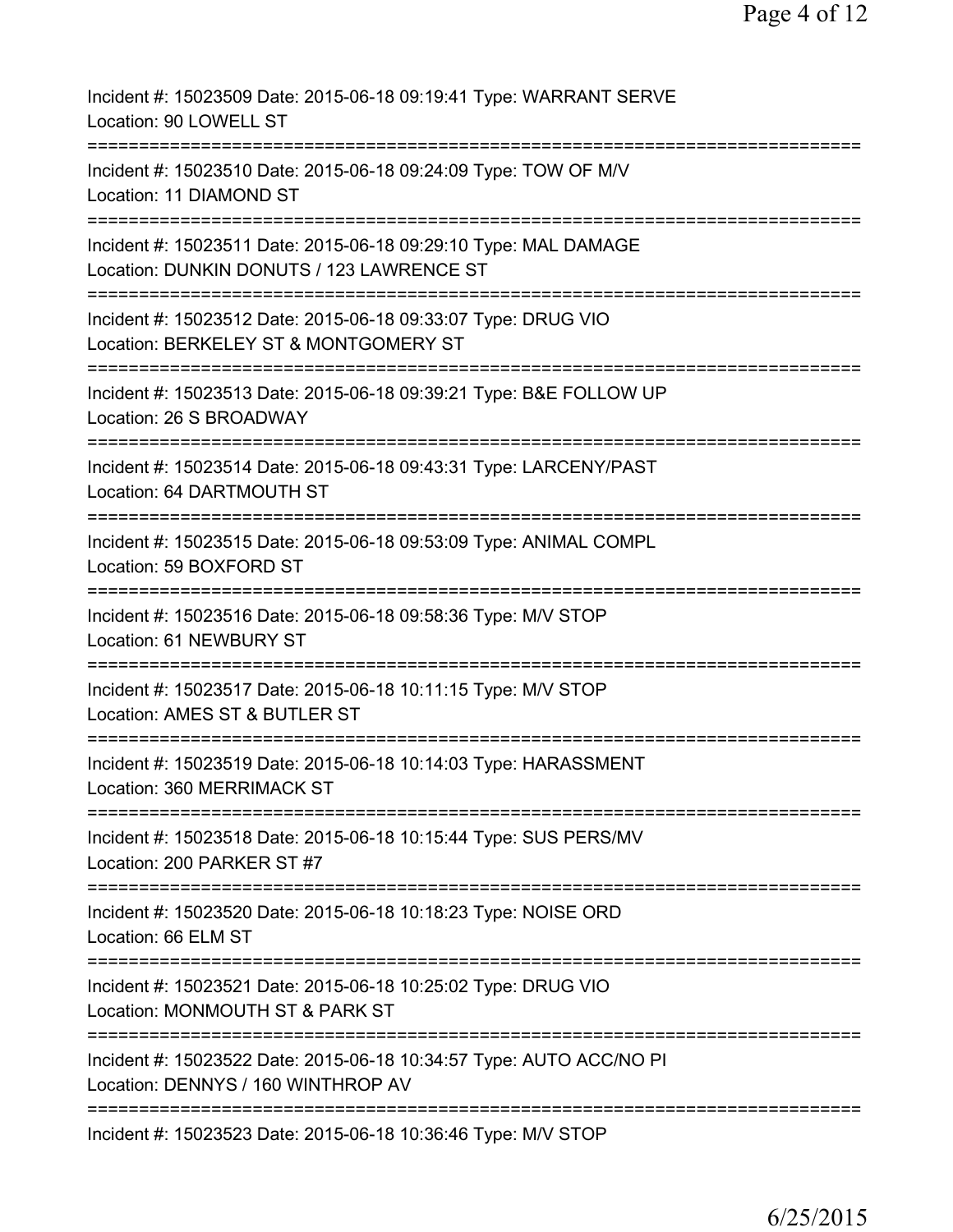Location: ABBOTT ST & PHILLIPS ST =========================================================================== Incident #: 15023524 Date: 2015-06-18 10:47:42 Type: AUTO ACC/NO PI Location: ST ANTHONY'S CHURCH / 145 AMESBURY ST =========================================================================== Incident #: 15023525 Date: 2015-06-18 10:49:15 Type: DRUG VIO Location: BUSWELL ST & EUTAW ST =========================================================================== Incident #: 15023526 Date: 2015-06-18 10:57:14 Type: M/V STOP Location: PARKER ST & SPRINGFIELD ST =========================================================================== Incident #: 15023527 Date: 2015-06-18 10:57:57 Type: B&E/MV/PAST Location: 10 BEACON ST =========================================================================== Incident #: 15023528 Date: 2015-06-18 11:12:10 Type: VIO CITY ORD Location: 159 WEARE ST =========================================================================== Incident #: 15023529 Date: 2015-06-18 11:26:09 Type: DRUG VIO Location: BARKER ST =========================================================================== Incident #: 15023530 Date: 2015-06-18 11:32:53 Type: DRUG OVERDOSE Location: MCDONALDS / 50 BROADWAY =========================================================================== Incident #: 15023531 Date: 2015-06-18 11:51:50 Type: UNKNOWN PROB Location: 85 BASSWOOD ST =========================================================================== Incident #: 15023532 Date: 2015-06-18 11:55:34 Type: 209A/SERVE Location: 283 LOWELL ST =========================================================================== Incident #: 15023533 Date: 2015-06-18 11:56:37 Type: DRUG VIO Location: 28 SPRUCE ST =========================================================================== Incident #: 15023534 Date: 2015-06-18 11:59:54 Type: FIGHT Location: 70 N PARISH RD =========================================================================== Incident #: 15023535 Date: 2015-06-18 12:02:24 Type: DRUG VIO Location: BRADFORD ST & WINSLOW PL =========================================================================== Incident #: 15023537 Date: 2015-06-18 12:07:17 Type: HIT & RUN M/V Location: S BROADWAY =========================================================================== Incident #: 15023536 Date: 2015-06-18 12:09:30 Type: M/V STOP Location: 145 AMESBURY ST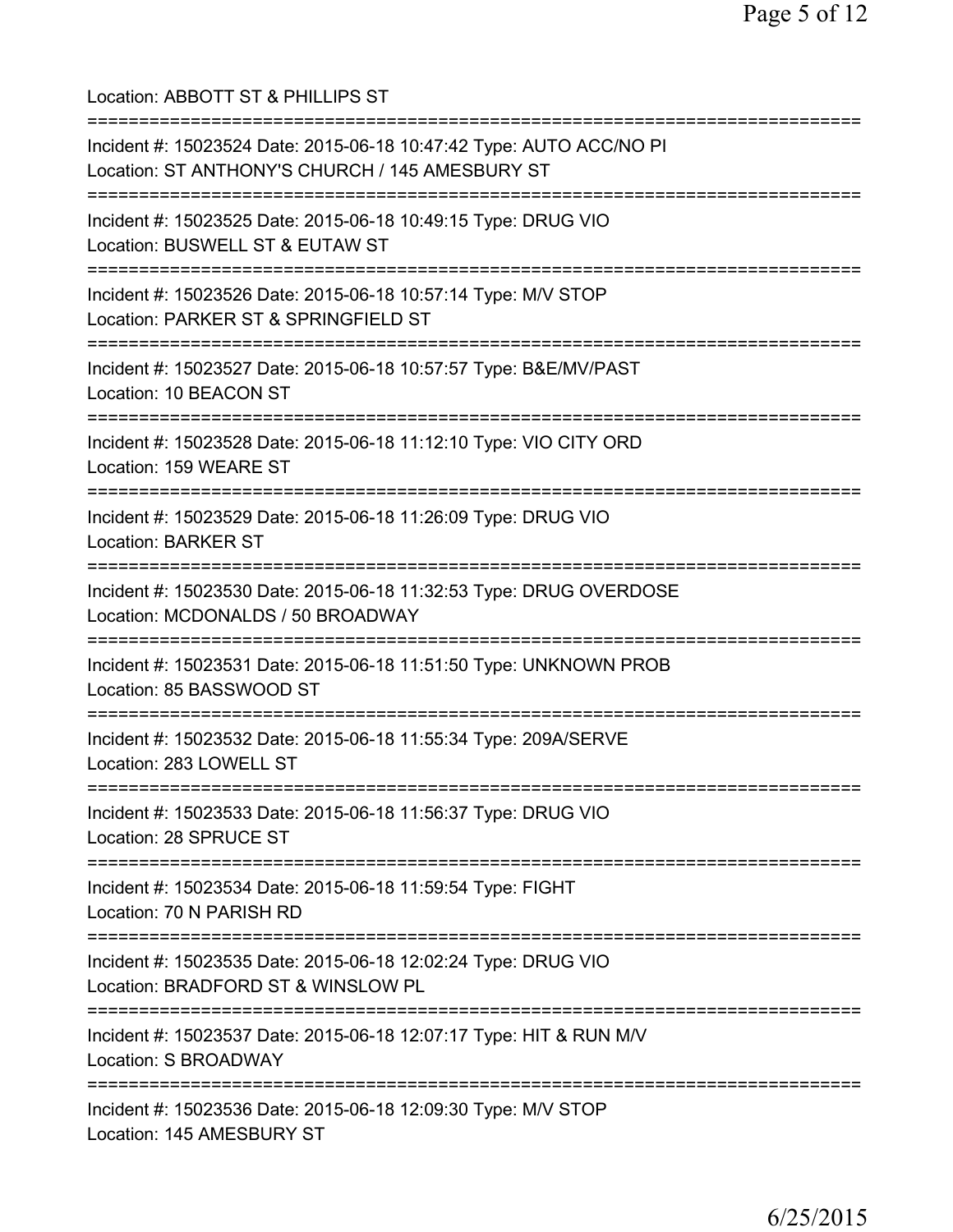| Incident #: 15023538 Date: 2015-06-18 12:17:00 Type: 209A/SERVE<br>Location: 18 HANCOCK ST                         |
|--------------------------------------------------------------------------------------------------------------------|
| Incident #: 15023539 Date: 2015-06-18 12:24:56 Type: WARRANT SERVE<br>Location: WOODLAND                           |
| Incident #: 15023540 Date: 2015-06-18 12:34:53 Type: DOMESTIC/PROG<br>Location: 77 S UNION ST #211                 |
| Incident #: 15023541 Date: 2015-06-18 12:35:43 Type: LARCENY/PAST<br>Location: 8 INMAN ST                          |
| Incident #: 15023542 Date: 2015-06-18 12:40:29 Type: 209A/SERVE<br>Location: 60 NEWBURY ST #2                      |
| Incident #: 15023543 Date: 2015-06-18 12:44:46 Type: MV/BLOCKING<br>Location: 290 LAWRENCE ST                      |
| Incident #: 15023544 Date: 2015-06-18 12:52:40 Type: M/V STOP<br>Location: 36 MAY ST                               |
| Incident #: 15023545 Date: 2015-06-18 13:03:21 Type: ASSSIT AMBULANC<br>Location: 31 BROOK ST #APT 6               |
| Incident #: 15023546 Date: 2015-06-18 13:05:53 Type: AUTO ACC/UNK PI<br><b>Location: WINTHROP AV</b>               |
| =================<br>Incident #: 15023547 Date: 2015-06-18 13:07:16 Type: M/V STOP<br>Location: BROADWAY & PARK ST |
| Incident #: 15023548 Date: 2015-06-18 13:11:54 Type: DRUG VIO<br>Location: LOWELL ST & W LOWELL ST                 |
| Incident #: 15023549 Date: 2015-06-18 13:17:22 Type: INVEST CONT<br>Location: 189 JACKSON ST                       |
| Incident #: 15023550 Date: 2015-06-18 13:26:09 Type: ASSSIT OTHER PD<br>Location: 90 LOWELL ST                     |
| Incident #: 15023551 Date: 2015-06-18 13:40:58 Type: MEDIC SUPPORT<br>Location: 66 MELVIN ST #12-14                |
|                                                                                                                    |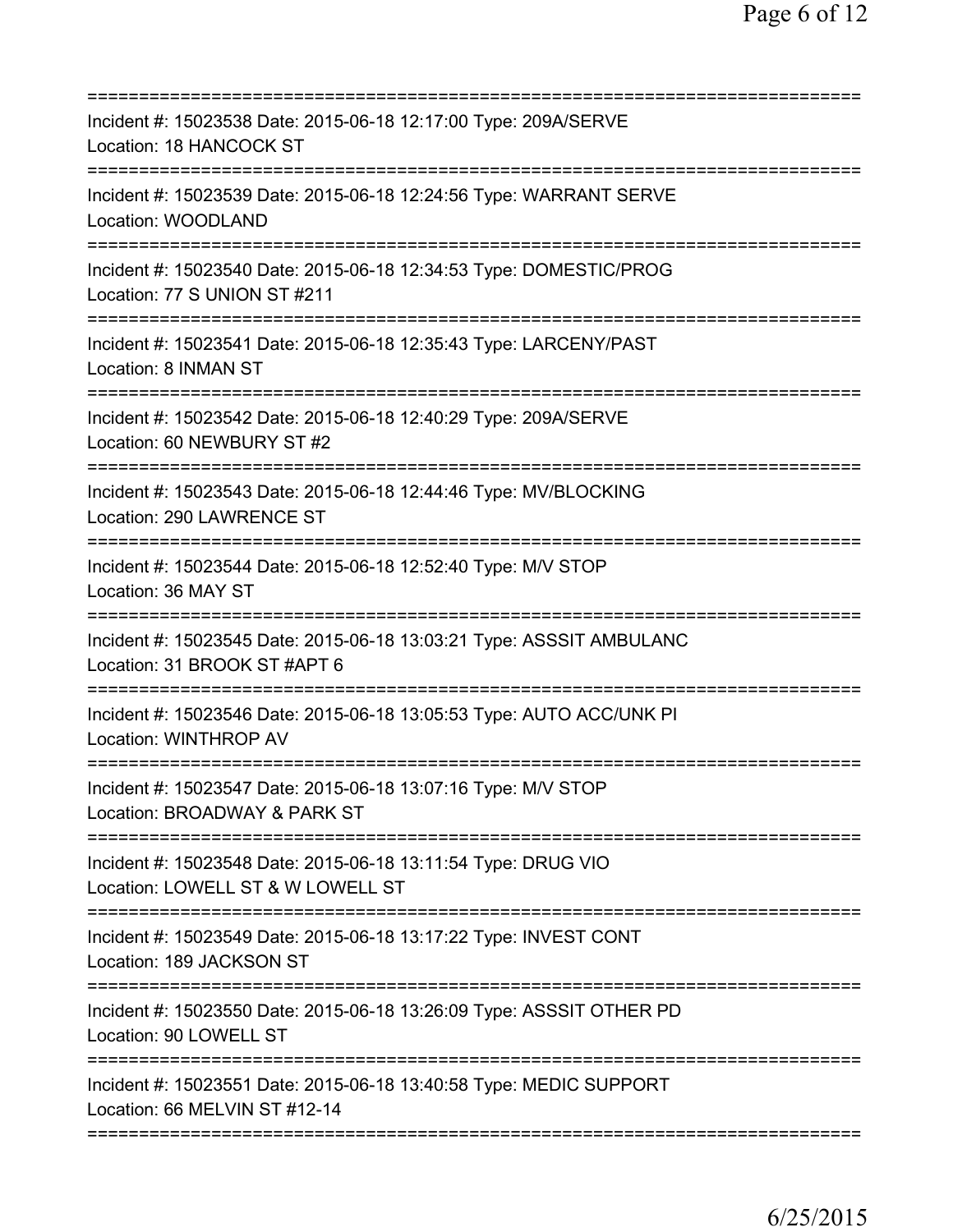| Incident #: 15023552 Date: 2015-06-18 13:47:24 Type: B&E/ATTEMPY<br>Location: 14 WACHUSETTS AV                            |
|---------------------------------------------------------------------------------------------------------------------------|
| Incident #: 15023553 Date: 2015-06-18 14:06:38 Type: ALARM/BURG<br>Location: HERNANDEZ RESD / 69 BIGELOW ST               |
| Incident #: 15023554 Date: 2015-06-18 14:07:25 Type: LARCENY/PAST<br>Location: UNITED TEEN EQUALITY CENTER / 250 CANAL ST |
| Incident #: 15023555 Date: 2015-06-18 14:11:15 Type: ASSIST FIRE<br>Location: 414 HIGH ST                                 |
| Incident #: 15023556 Date: 2015-06-18 14:17:02 Type: UNKNOWN PROB<br>Location: 800 ESSEX ST                               |
| Incident #: 15023557 Date: 2015-06-18 14:23:30 Type: INVESTIGATION<br>Location: PARTHUM SCHOOL / 255 E HAVERHILL ST       |
| Incident #: 15023558 Date: 2015-06-18 14:35:01 Type: 209A/SERVE<br>Location: 29 WASHINGTON ST                             |
| Incident #: 15023559 Date: 2015-06-18 14:40:20 Type: DRUG VIO<br>Location: 406 BROADWAY                                   |
| Incident #: 15023560 Date: 2015-06-18 14:47:38 Type: 209A/SERVE<br>Location: 59 TREMONT ST                                |
| Incident #: 15023561 Date: 2015-06-18 14:55:16 Type: ASSIST FIRE<br>Location: 400 CANAL ST                                |
| Incident #: 15023562 Date: 2015-06-18 14:59:49 Type: 209A/SERVE<br>Location: 1 TREMONT ST #11                             |
| Incident #: 15023563 Date: 2015-06-18 15:08:25 Type: AUTO ACC/NO PI<br>Location: 324 BROADWAY                             |
| Incident #: 15023564 Date: 2015-06-18 15:09:44 Type: 209A/SERVE<br>Location: 391 HAMPSHIRE ST #2                          |
| Incident #: 15023565 Date: 2015-06-18 15:18:55 Type: DRUG OVERDOSE<br>Location: 53 MANN ST FL 1ST                         |
| =============================<br>Incident #: 15023566 Date: 2015-06-18 15:26:09 Type: AUTO ACC/PI                         |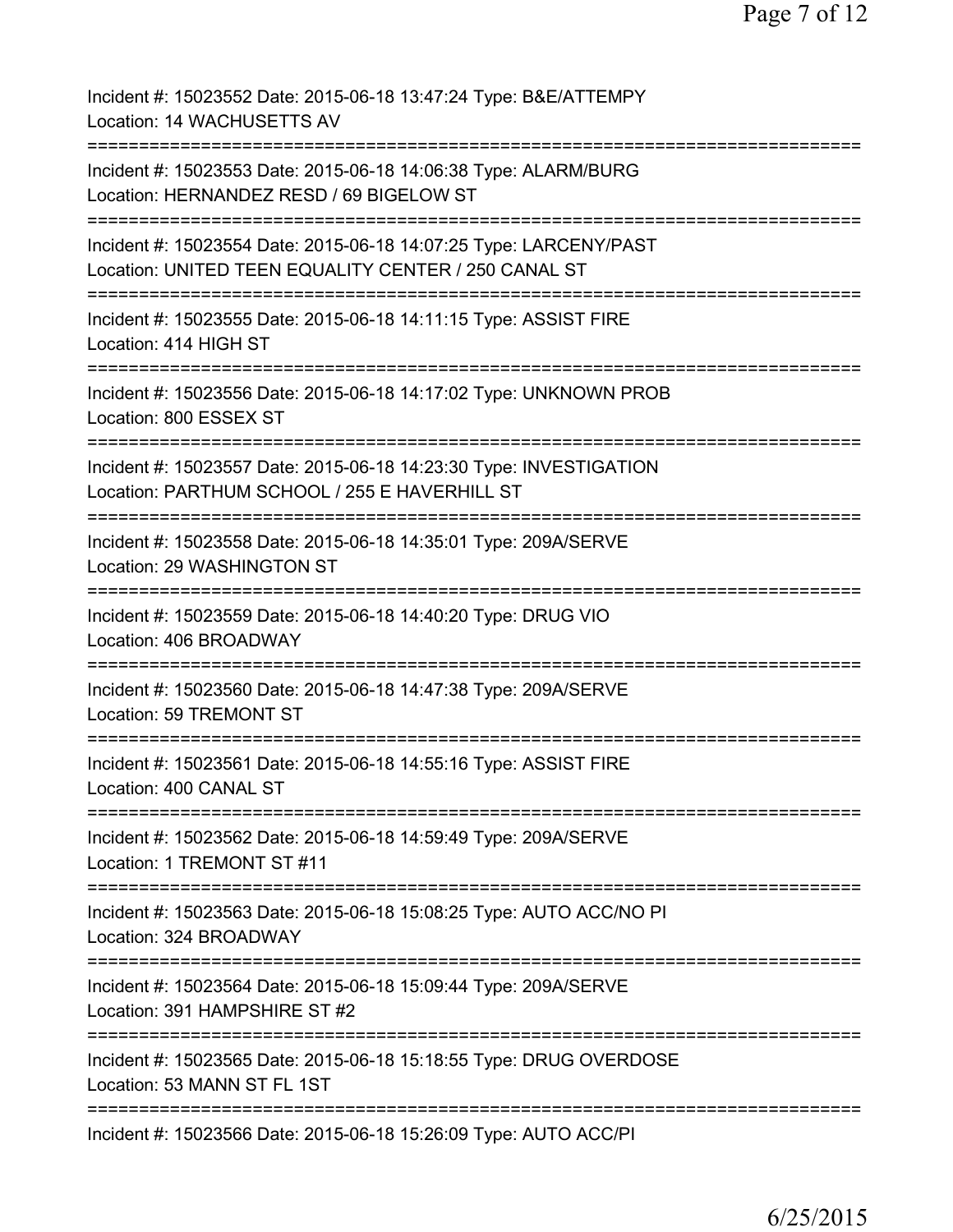| Location: FERN ST & LEXINGTON ST<br>==============================                                                                                   |
|------------------------------------------------------------------------------------------------------------------------------------------------------|
| Incident #: 15023567 Date: 2015-06-18 15:29:33 Type: B&E/PAST<br>Location: 340 LAWRENCE ST<br>===================================                    |
| Incident #: 15023568 Date: 2015-06-18 15:35:31 Type: MV/BLOCKING<br>Location: S BROADWAY & SHATTUCK ST<br>================================           |
| Incident #: 15023569 Date: 2015-06-18 15:40:24 Type: DISTURBANCE<br>Location: 35 ROBINSON CT                                                         |
| Incident #: 15023571 Date: 2015-06-18 15:43:06 Type: LOST PROPERTY<br>Location: 3 LENOX CIR                                                          |
| Incident #: 15023570 Date: 2015-06-18 15:50:13 Type: AUTO ACC/NO PI<br>Location: BERKELEY ST & JACKSON ST<br>:=======================                |
| Incident #: 15023572 Date: 2015-06-18 15:57:03 Type: 209A/VIOLATION<br>Location: 133 ESSEX ST                                                        |
| Incident #: 15023573 Date: 2015-06-18 16:05:08 Type: DISTURBANCE<br>Location: 1 GENERAL ST                                                           |
| Incident #: 15023574 Date: 2015-06-18 16:09:22 Type: HIT & RUN M/V<br><b>Location: MANCHESTER ST</b>                                                 |
| Incident #: 15023575 Date: 2015-06-18 16:45:10 Type: SHOPLIFTING<br>Location: DEMOULAS MARKET / 700 ESSEX ST<br>==================================== |
| Incident #: 15023577 Date: 2015-06-18 16:53:09 Type: SUS PERS/MV<br>Location: PEARL ST & TOWER HILL ST                                               |
| Incident #: 15023576 Date: 2015-06-18 16:53:41 Type: SUS PERS/MV<br>Location: TREMONT ST & WEST ST                                                   |
| Incident #: 15023578 Date: 2015-06-18 17:13:51 Type: THREATS<br>Location: 19 MARKET ST                                                               |
| Incident #: 15023579 Date: 2015-06-18 17:23:37 Type: LARCENY/PAST<br>Location: CUMBERLANDS / 320 S BROADWAY                                          |
| Incident #: 15023580 Date: 2015-06-18 17:26:55 Type: SUICIDE ATTEMPT<br>Location: 87 DORCHESTER ST FL 1                                              |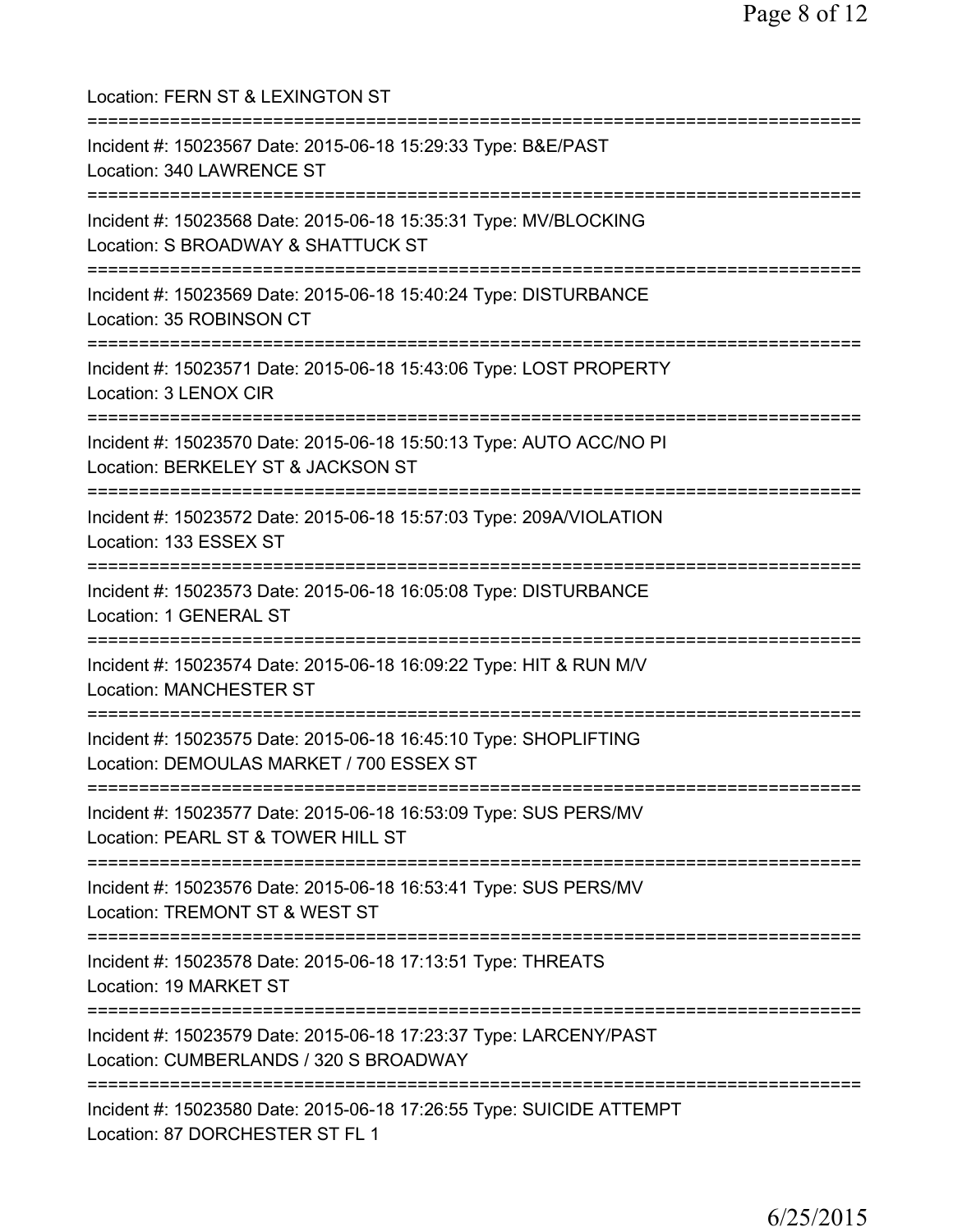| Incident #: 15023581 Date: 2015-06-18 17:34:58 Type: HIT & RUN M/V<br>Location: 52 CRESCENT ST                                                        |
|-------------------------------------------------------------------------------------------------------------------------------------------------------|
| Incident #: 15023582 Date: 2015-06-18 17:45:51 Type: NOISE ORD<br>Location: 475 RIVERSIDE DR                                                          |
| Incident #: 15023583 Date: 2015-06-18 17:57:12 Type: UNKNOWN PROB<br>Location: TOWERHILL TOWING / 354 WATER ST                                        |
| Incident #: 15023585 Date: 2015-06-18 18:04:07 Type: HARASSMENT<br>Location: 77 EXETER ST                                                             |
| Incident #: 15023584 Date: 2015-06-18 18:04:23 Type: TRESPASSING<br>Location: HIGGINS STATE POOL / 180 CRAWFORD ST                                    |
| ===================================<br>Incident #: 15023586 Date: 2015-06-18 18:06:07 Type: M/V STOP<br>Location: AMESBURY ST & ESSEX ST<br>========= |
| Incident #: 15023588 Date: 2015-06-18 18:16:21 Type: UNKNOWN PROB<br>Location: 9 OHIO AV                                                              |
| Incident #: 15023587 Date: 2015-06-18 18:17:22 Type: AUTO ACC/NO PI<br>Location: 52 CRESCENT ST                                                       |
| Incident #: 15023589 Date: 2015-06-18 18:27:24 Type: E911 HANGUP<br>Location: 84 DORCHESTER ST FL 3                                                   |
| Incident #: 15023590 Date: 2015-06-18 18:39:29 Type: M/V STOP<br>Location: 22 SARGENT ST                                                              |
| Incident #: 15023591 Date: 2015-06-18 18:48:46 Type: WARRANT SERVE<br>Location: AVON ST & BRUCE ST                                                    |
| Incident #: 15023592 Date: 2015-06-18 19:00:32 Type: UNWANTEDGUEST<br>Location: LAWRENCE GENERAL HOSPITAL / 1 GENERAL ST                              |
| Incident #: 15023594 Date: 2015-06-18 19:09:01 Type: DISORDERLY<br>Location: LA FRUITERIA / 75 MANCHESTER ST                                          |
| Incident #: 15023593 Date: 2015-06-18 19:09:54 Type: M/V STOP<br>Location: ESSEX ST & UNION ST                                                        |
|                                                                                                                                                       |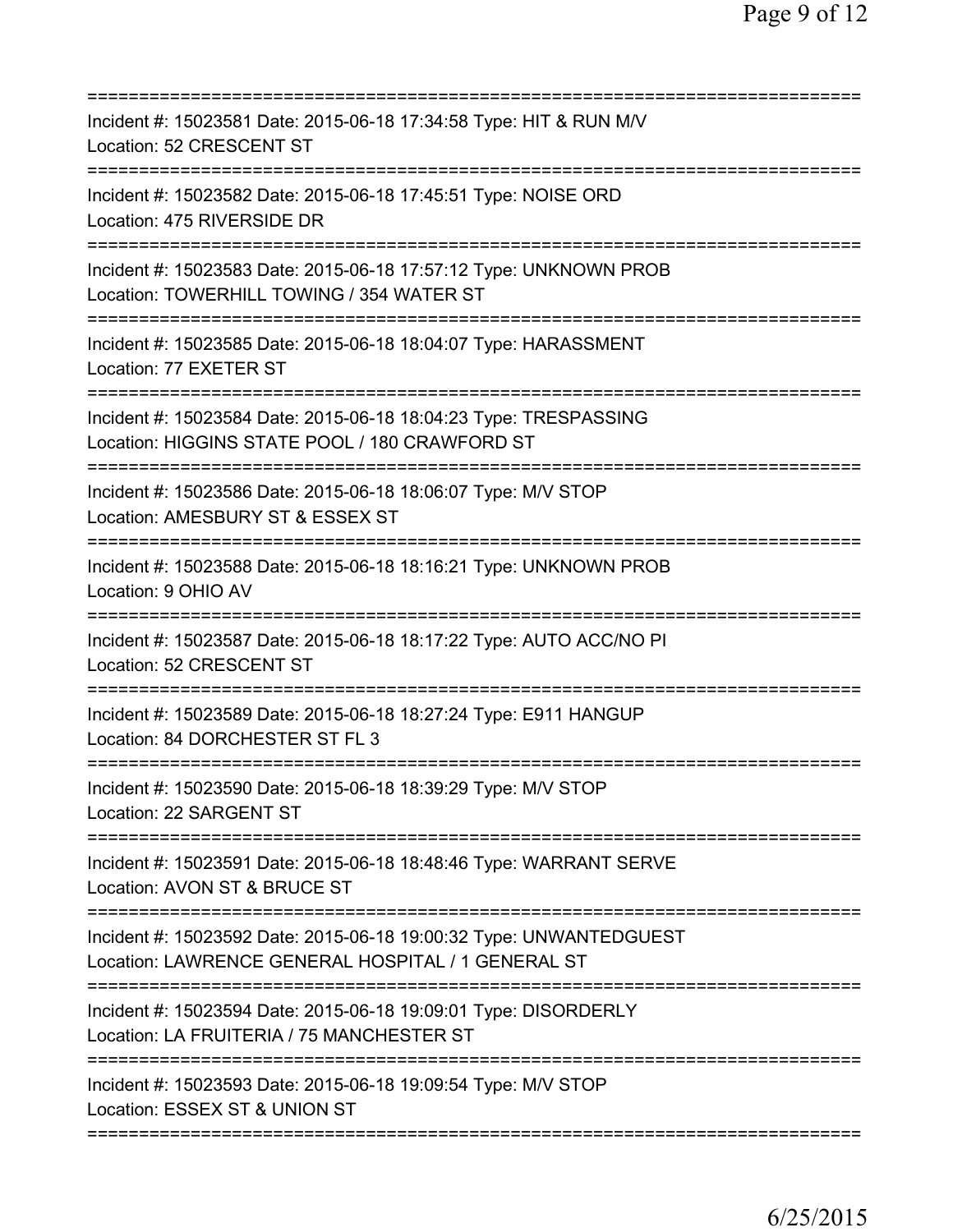Incident #: 15023595 Date: 2015-06-18 19:17:55 Type: M/V STOP Location: BELKNAP ST & BIGELOW ST =========================================================================== Incident #: 15023596 Date: 2015-06-18 19:36:50 Type: ALARM/BURG Location: RM TECHNOLOGIES 9787940006 / 33 FRANKLIN ST FL 2 =========================================================================== Incident #: 15023597 Date: 2015-06-18 19:47:44 Type: EXTRA SURVEIL Location: EVERETT ST =========================================================================== Incident #: 15023598 Date: 2015-06-18 19:49:27 Type: DRINKING PUBL Location: ERVING AV & LAWRENCE ST =========================================================================== Incident #: 15023599 Date: 2015-06-18 19:55:40 Type: SHOPLIFTING Location: DEMOULAS MARKET / 700 ESSEX ST =========================================================================== Incident #: 15023600 Date: 2015-06-18 20:00:55 Type: ALARM/BURG Location: LAW FAMILY DEV / 34 WEST ST =========================================================================== Incident #: 15023601 Date: 2015-06-18 20:04:58 Type: E911 HANGUP Location: 178 WATER ST FL 3 =========================================================================== Incident #: 15023602 Date: 2015-06-18 20:07:13 Type: M/V STOP Location: 233 HAVERHILL ST =========================================================================== Incident #: 15023603 Date: 2015-06-18 20:18:32 Type: M/V STOP Location: ACTON ST & BROADWAY =========================================================================== Incident #: 15023604 Date: 2015-06-18 20:27:47 Type: DISORDERLY Location: BROOKFIELD ST & KENNETH ST =========================================================================== Incident #: 15023605 Date: 2015-06-18 20:36:07 Type: MEDIC SUPPORT Location: 79 DRACUT ST =========================================================================== Incident #: 15023606 Date: 2015-06-18 20:45:48 Type: LOUD NOISE Location: BUTLER ST =========================================================================== Incident #: 15023607 Date: 2015-06-18 21:07:55 Type: NOISE ORD Location: HAVERHILL ST & WARWICK ST =========================================================================== Incident #: 15023608 Date: 2015-06-18 21:11:58 Type: M/V STOP Location: LOWELL ST & OXFORD ST =========================================================================== Incident #: 15023609 Date: 2015-06-18 21:22:22 Type: DK (DRUNK)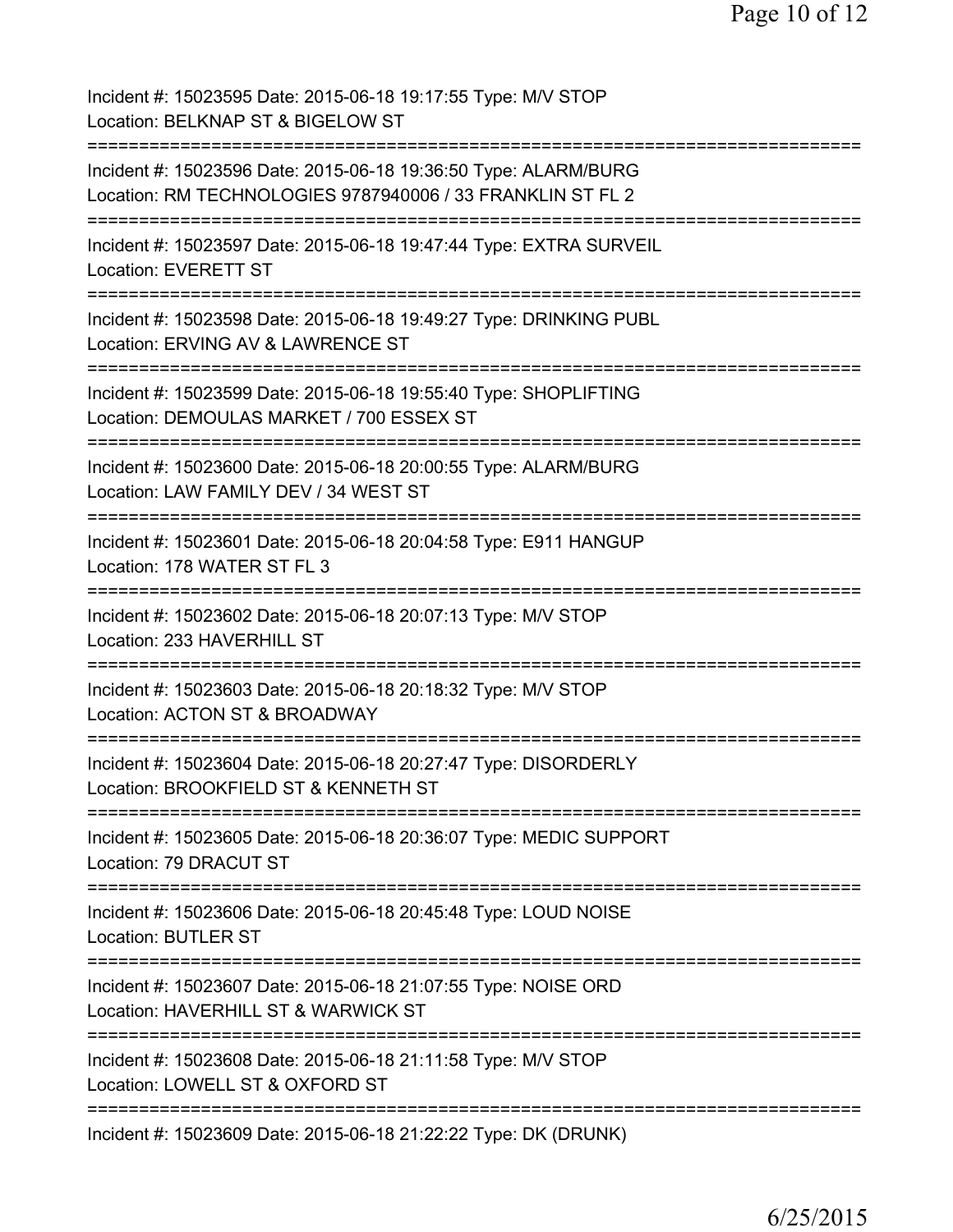Location: BURGER KING / 187 BROADWAY =========================================================================== Incident #: 15023610 Date: 2015-06-18 21:28:52 Type: CK WELL BEING Location: 60 OSGOOD ST FL 3 =========================================================================== Incident #: 15023611 Date: 2015-06-18 21:37:44 Type: SUS PERS/MV Location: MCDONALDS / 50 BROADWAY =========================================================================== Incident #: 15023612 Date: 2015-06-18 21:54:06 Type: DISTURBANCE Location: 25 SPRINGFIELD ST =========================================================================== Incident #: 15023613 Date: 2015-06-18 21:55:27 Type: NOISE ORD Location: 47 MAY ST FL 1 =========================================================================== Incident #: 15023614 Date: 2015-06-18 22:15:23 Type: LOUD NOISE Location: 468 HAVEHILL STREET =========================================================================== Incident #: 15023615 Date: 2015-06-18 22:18:10 Type: NOISE ORD Location: 351 HAMPSHIRE ST =========================================================================== Incident #: 15023616 Date: 2015-06-18 22:28:39 Type: ALARM/BURG Location: RESD; GORDON 978-258-4631 / 138 MARSTON ST =========================================================================== Incident #: 15023617 Date: 2015-06-18 22:36:23 Type: CK WELL BEING Location: 296 PROSPECT ST #8 =========================================================================== Incident #: 15023618 Date: 2015-06-18 22:39:40 Type: A&B PAST Location: MERRIMACK ST & S UNION ST =========================================================================== Incident #: 15023619 Date: 2015-06-18 22:43:20 Type: SUS PERS/MV Location: MCDONALDS / 50 BROADWAY =========================================================================== Incident #: 15023620 Date: 2015-06-18 22:48:02 Type: M/V STOP Location: 296 BROADWAY =========================================================================== Incident #: 15023621 Date: 2015-06-18 22:50:55 Type: THREATS Location: 325 WATER ST #2 FL 2 =========================================================================== Incident #: 15023622 Date: 2015-06-18 23:11:24 Type: SUS PERS/MV Location: 83 BAILEY ST FL 3 =========================================================================== Incident #: 15023623 Date: 2015-06-18 23:30:13 Type: M/V STOP Location: BROOK ST